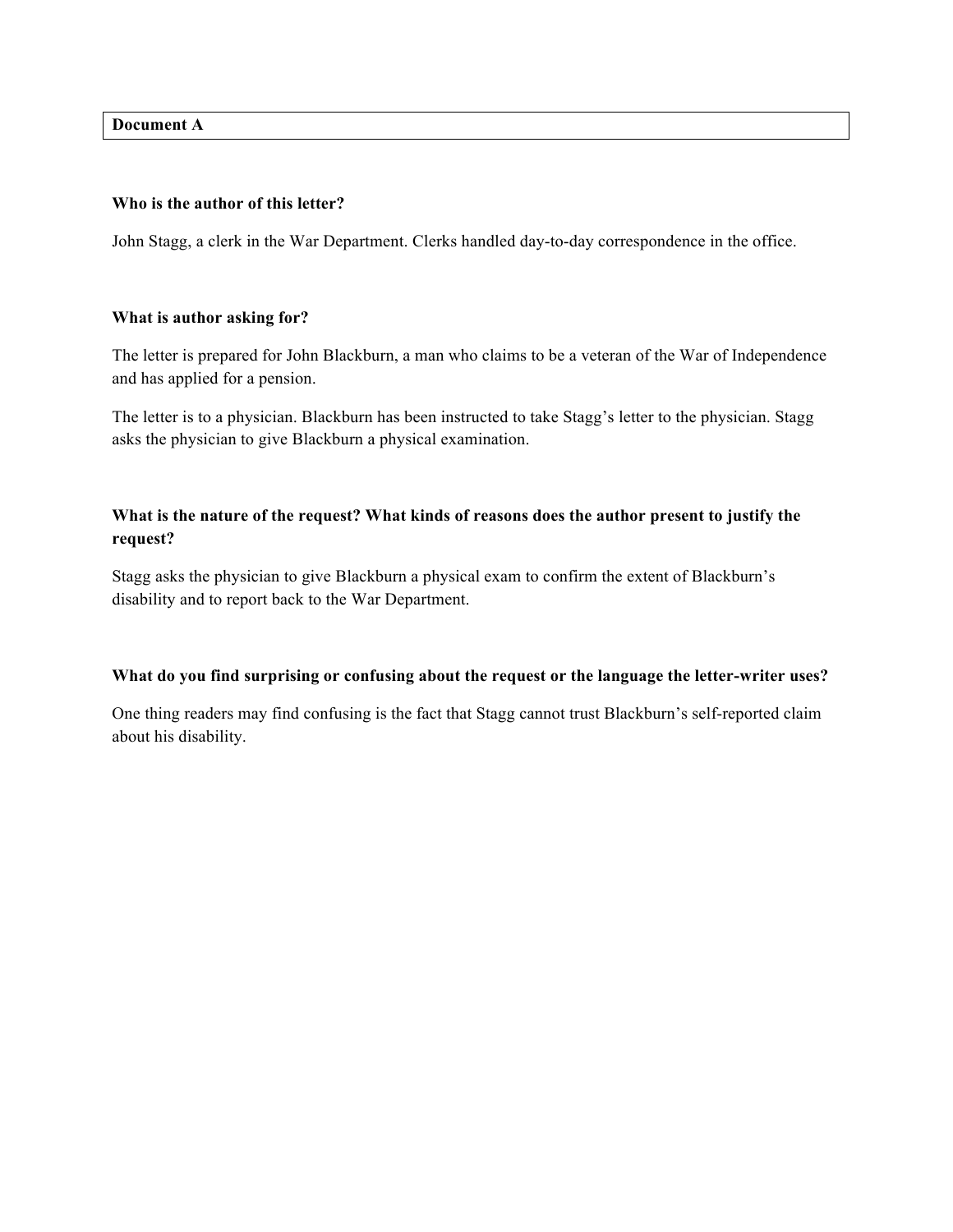**Document B**

### **Who is the author of this letter?**

Jonathan Dayton, a congressman from New Jersey, is writing the War Department.

### **What is author asking for?**

Dayton is requesting a pension for Mrs. Dickinson, the widow of a New Jersey man who served as an officer in the Continental Army.

# **What is the nature of the request? What kinds of reasons does the author present to justify the request?**

Dayton states that he remembers Mrs. Dickinson's husbands service, and notes that his death makes it impossible for her to provide proof about his service.

#### **What do you find surprising or confusing about the request or the language the letter-writer uses?**

Dayton goes out of his way to mention that Mrs. Dickinson's husband purchased arms for the soldiery but that he has "reason to think they were converted for public use." This seems to be a reference to the fact that Mrs. Dickinson's did not personally profit from his service in the Continental Army—the implication is that at the end of the war these weapons were returned to the state militias, rather than sold by Mrs. Dickinson's husband for his own personal profit.

Dayton also urges the War Department to consider the widow's situation in deciding whether to award her a pension.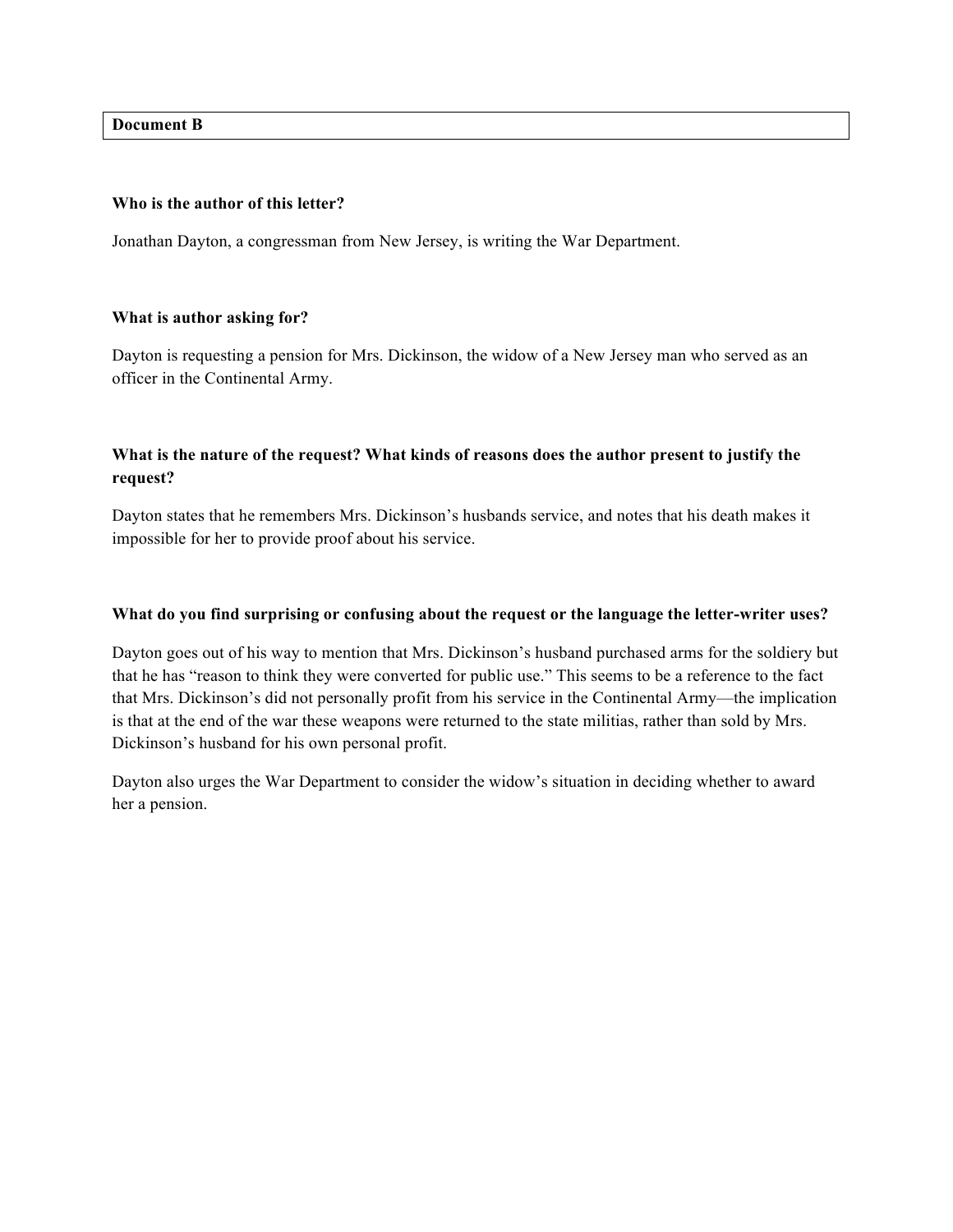**Document C**

### **Who is the author of this letter?**

This letter is from Alexander Hamilton (yes, that Alexander Hamilton!) to the War Department.

### **What is author asking for?**

Hamilton is requesting a pension for the widow of a Dutch supporter of the American Revolution.

# **What is the nature of the request? What kinds of reasons does the author present to justify the request?**

Hamilton makes his case for the widow's pension by praising her husband's service. He was an early supporter of the patriot cause, and as Hamilton understands was persecuted as a result of supporting the patriots. According to Hamilton, supporting the American cause was "a link in the chain" of his financial ruin. Her husband's financial ruin appears to have left the widow destitute.

Hamilton urges the War Department to issue the widow a pension based on her husband's contributions to the American cause.

## **What do you find surprising or confusing about the request or the language the letter-writer uses?**

Students may be surprised that the widow has enlisted a well-known figure from the Revolution to plead her case. Students may also not the language that Hamilton uses (he emphasizes that she is "distressed" and "amiable") in making a claim on America's goodwill.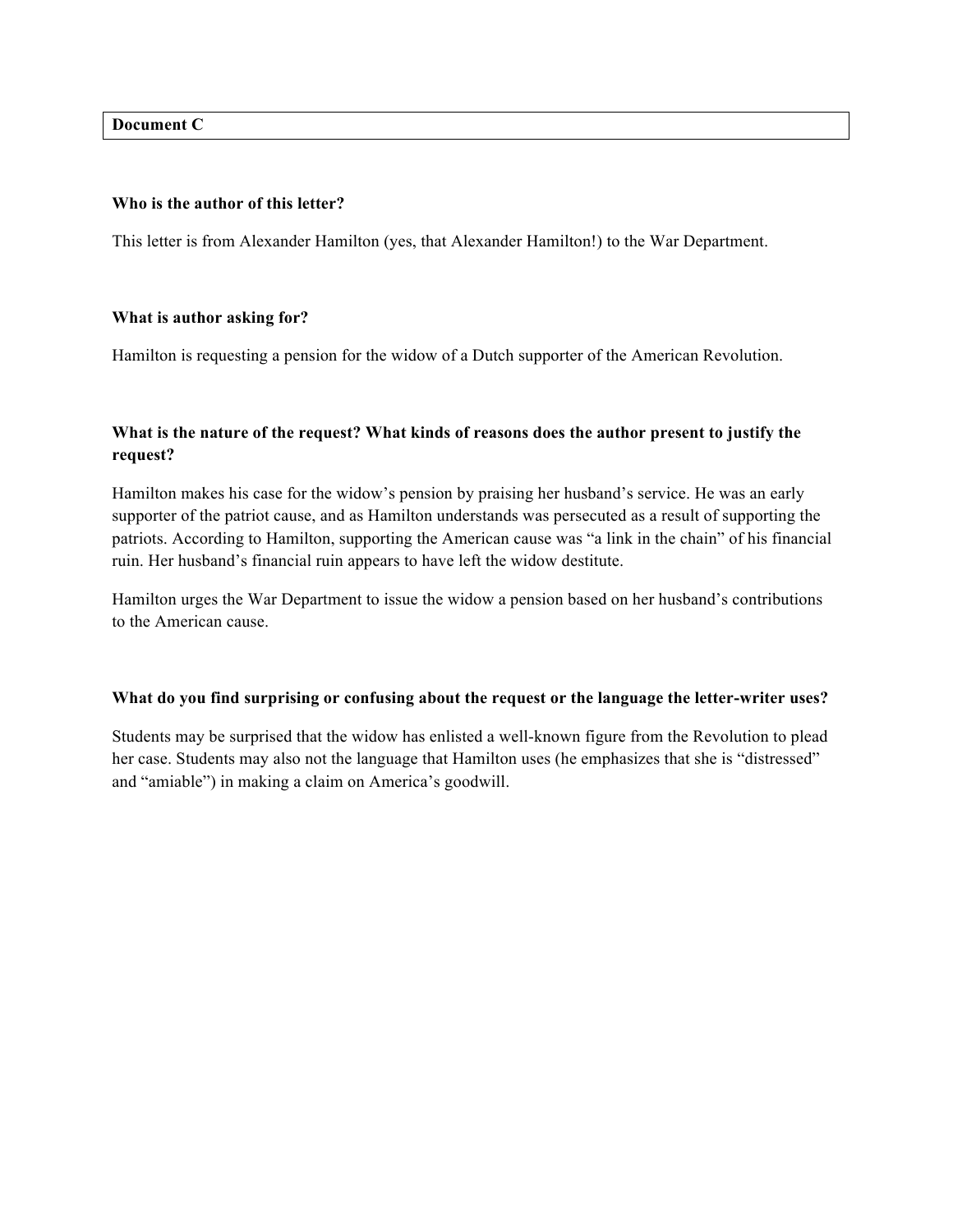**Document D**

#### **Who is the author of this letter?**

This letter is from Peter Hagner, a clerk in the War Department office, to Jonathan Dayton, a New Jersey Congressman.

#### **What is author asking for?**

Hagner is responding to a letter Dayton sent earlier in the month. In that letter, Dayton requested a pension for a Continental War veteran named Samuel Hull. Hagner explains why the request has been rejected.

# **What is the nature of the request? What kinds of reasons does the author present to justify the request?**

Hagner gives a variety of reasons why Hull's claim has been rejected. Hull has only one witness to the fact that he was wounded; the law requires two witnesses, or the commanding officer or surgeon. Hull has not been able to provide evidence from three free landowning neighbors who can testify to his continuing disability, his means of support, and his "mode of life"; Hull has no evidence of leaving the service.

Hagner states that if Hull's service had been established he would have been entitled to money from the Treasury according to an Act of Congress. As things now stand, Hull cannot receive any money without Congress interfering on his behalf.

#### **What do you find surprising or confusing about the request or the language the letter-writer uses?**

Students may be surprised at the apparent callousness the War Department shows a man claiming to be a wounded veteran. The clerk lists a number of reasons that the applicant's file has been rejected, all of which revolve around the applicant's failure to prove his service and his wound to the satisfaction of the law.